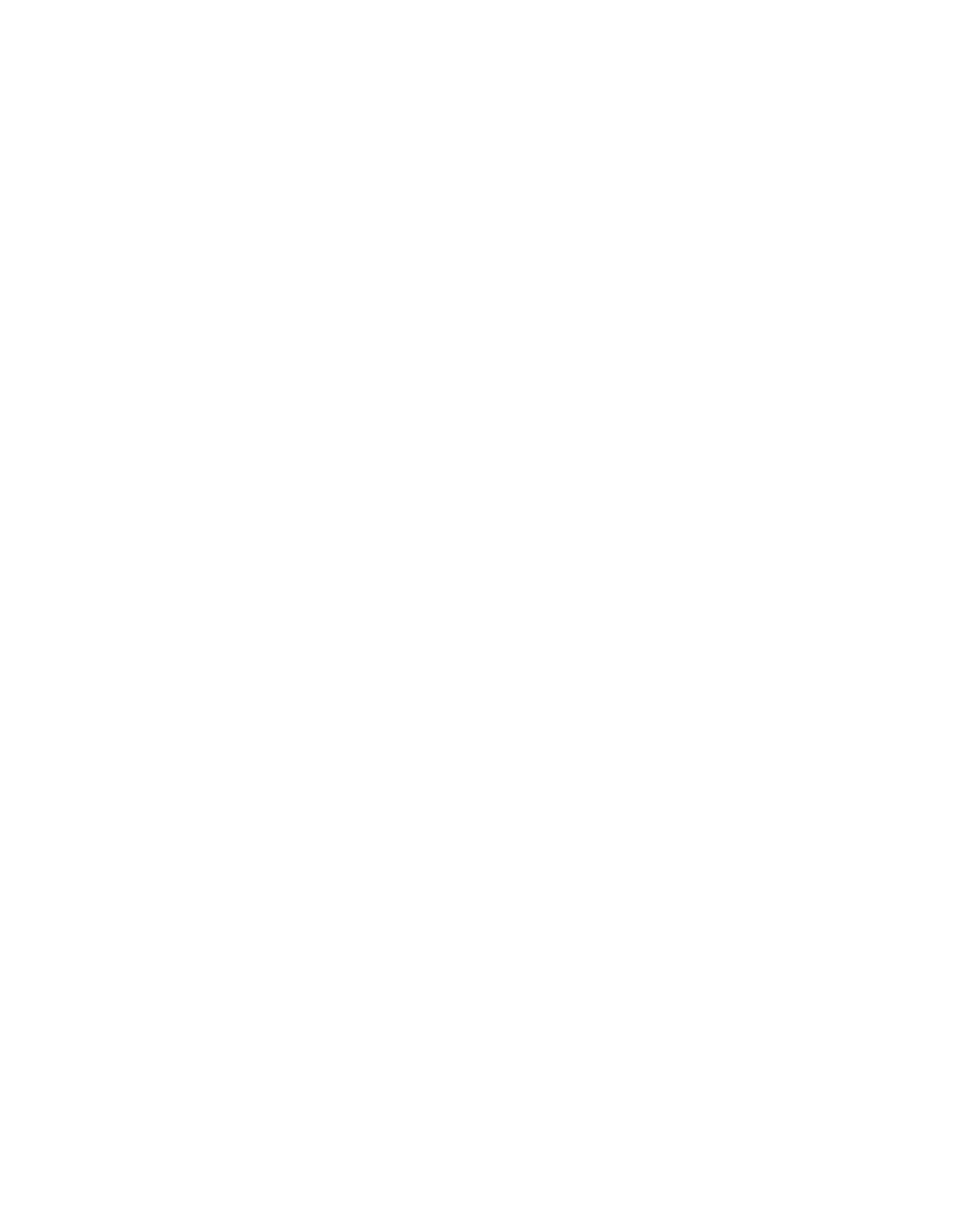## **CONTENTS**

- 1) Chairman's welcome
- 2) About BSD
	- a) BSD
	- b) Our Collaborations
		- i) Bengaluru North University
		- ii) Collège De Paris Ecole Conte
	- c) BSD at a glance
- 3) Academic information
	- a) Academic calendar
	- b) Marking scheme
	- c) Design projects
	- d) Academic responsibilities
		- i) Class conduct
		- ii) Attendance policy
		- iii) Submissions
		- iv) Plagiarism
- 4) Scholarships, awards and Placements
- 5) Campus services and regulations
	- a) Honor code
	- b) Campus facilities
	- c) Campus safety and security
	- d) Campus policies
	- e) Redressal cells
- 6) Who is who?
	- a) Management team
	- b) Academic team
	- c) Administrative team
	- d) Who to contact?
- 7) Procedures
	- a) Use of campus
	- b) Student handbook verification statement
	- c) Provision of contact information
	- d) Leave of absence
	- e) Exam and hall ticket
	- f) Study tours and field trips
- 8) Student Perspective
	- a) Student organizations
	- b) Activities on campus
	- c) After BSD
		- i) Masters and beyond
		- ii) Work opportunities
		- iii) Alumni Association
	- d) City of Bangalore
- 9) Community and resources
	- **Transport**
	- Hospitals
	- Places of worship **Restaurants**
	- Banks
	- Pharmacies
	- Supermarkets
	- Stationary store
	- Printing
	- Laundry
	- Sports centers and Gyms
	- Community offices
	- Miscellaneous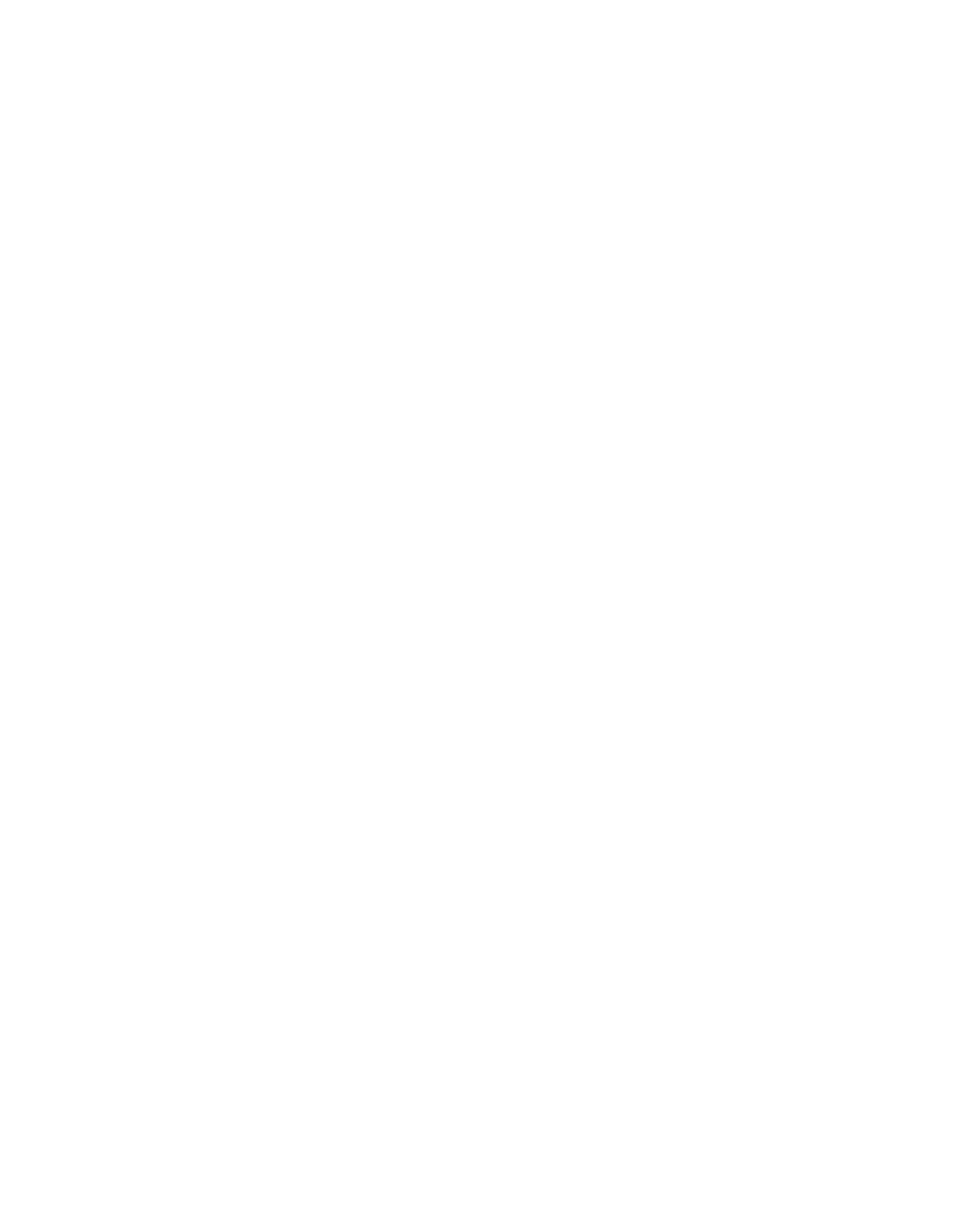## *I. CHAIRMAN'S WELCOME*

To our first years, a warm welcome to Bangalore School of Design! And to our second and third years, welcome back!

This student handbook is an important document, which will provide you with all the necessary information about studying at BSD. I hope you will take the time to go through this information to find out what questions are answered in this handbook.

We at BSD want to give you the best chance to achieve your personal goals, whether they are to progress to a higher level of study or to get a job. Whatever you want to do, we want you to have the best possible support, advice and guidance. I hope you are expecting great joy in the weeks and months ahead. College should be lots of fun. At the same time, I hope you are expecting repeated challenges.

One of our guiding principles at BSD is to build a safe space for mutual learning. As designers we are always pushing boundaries, exploring different things and learning something new each day. Explore all the opportunities available and then create some of your own. Enjoy all your classes and work hard. Push yourselves and each other to go beyond ordinary. Ask questions of everyone and give your best ideas to those who ask your opinion.

I hope you will get fully involved in all the activities and workshops that will be on offer through this academic year. When starting at college there is much that is strange and sometimes difficult to get used to. We want everyone in the college to be and feel safe. If you have any worries or concerns contact your teachers or the admission counselor, who will help you access the support you need.

We are happy to have you at BSD and look forward to a rewarding academic year. I wish you well and hope you enjoy your time at BSD.

Ar. Dineshwar S Chairman Bangalore School of Design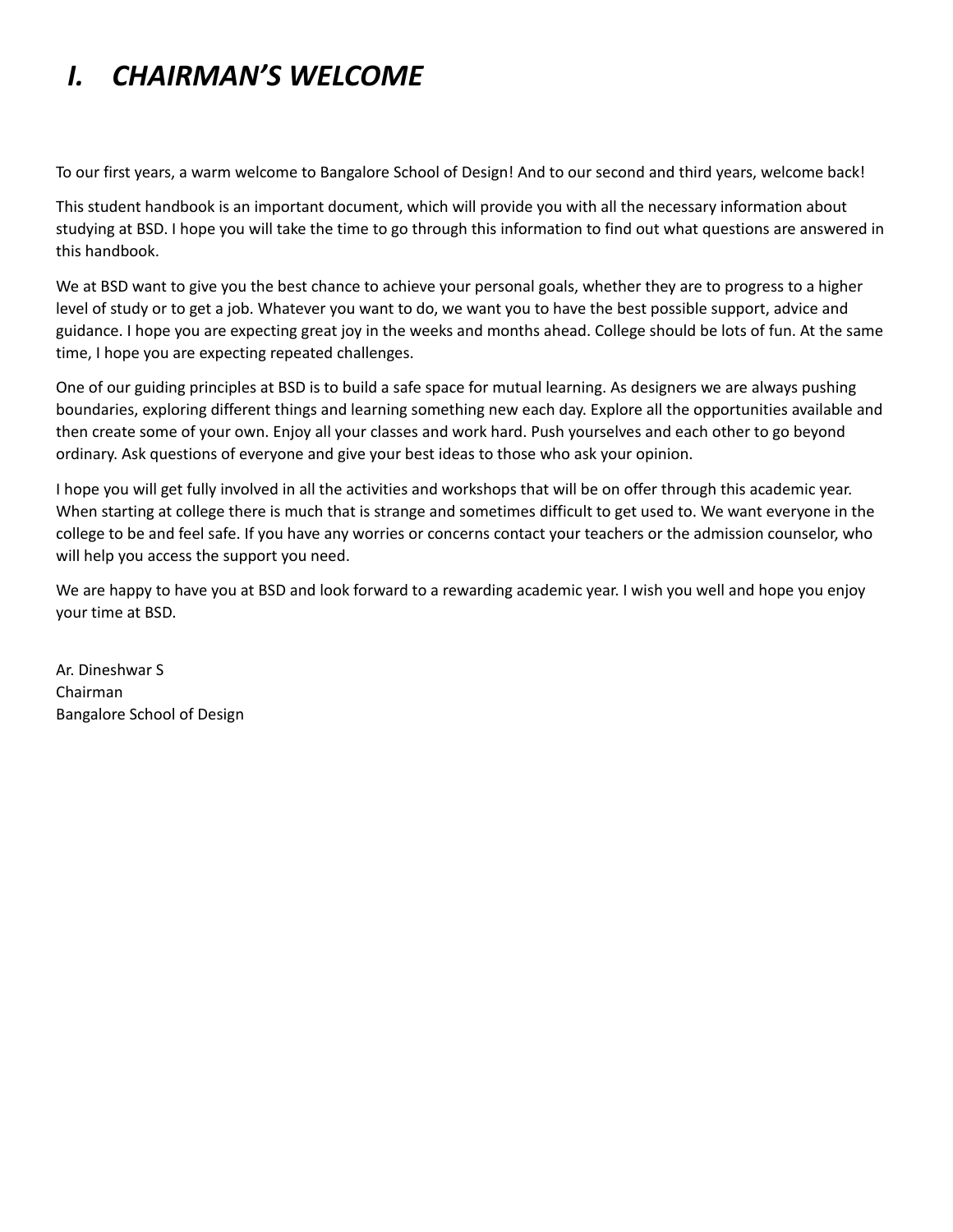## *II. ABOUT BANGALORE SCHOOL OF DESIGN*

#### **BSD**

We embrace a holistic education through the development of superior thinking processes, the mastery of communication, and the acquisition of thorough and effective work methods. Our curriculum and pedagogy are designed to be industry-focused and relevant. Our students are empowered to innovate with creativity. The skills that our students acquire will far exceed the knowledge and expertise of the profession, setting them on the road to success.

#### **OUR COLLABORATIONS**

Our affiliation with Bengaluru North University gives credibility to the curriculum and market worth to the graduates of BSD. To be focused, competitive, and to deliver the best knowledge to the students at BSD, we have our academic partnership with College De Paris – Ecole Conte to help us to deliver core professional knowledge that is intellectually engaging, technically sophisticated and taught by a professional faculty.

**Bengaluru north university** – The Government of Karnataka has notified the establishment of Bengaluru North University by trifurcating the erstwhile Bangalore University through its University Gazette Notification dated: 13-08 2015. It strives to achieve its vision of becoming a nationally and globally recognized institution through quality teaching, excellence in Research, Innovation, Entrepreneurship and dissemination of knowledge for promotion and development of human society. To know more visit www.bnu.ac.in

**College De Paris – Ecole Conte** – Having an Academic Partnership with one of the leading design college in Paris, it ensures students at BSD get awareness and adoption of alternative, multi-faceted approaches of learning through Internationalization, and enhances the quality of education because of the standards set by the International institute, and also helps students with the ability to study, work and travel in an International capacity. Ecole Conte has a recognized experience. Halfway between creation and professionalization, the school's curriculum is designed to train the trends and creators of tomorrow. Its mission is to promote, in all fields, French know-how through training. All of the Collège de Paris institutions share three key values: international openness, pedagogical excellence, individualized support for students.

#### **BSD AT A GLANCE**

**Mission -** Bangalore School of Design prepares aspiring designers and working professionals to be leaders in the field by providing a focused and immersive design education drawing upon expert faculty, innovative approaches, and Close industry relationships.

**Vision -** Bangalore School of Design Vision is to be a global leader in design education, impacting the profession through innovative curricula and strategic collaborations, with graduates placed in positions of influence around the world.

**Values -** The quality of human life in the built environment.

The "spark" to be found within each student.

The rich history of the design profession.

A setting that fosters creative thinking, collaboration, and collegiality among students, faculty & staff.

Small and focused learning environments, both digital and experiential.

The expertise and commitment of the faculty and staff.

Both conceptual and applied design.

Respect for the environment and sustainable practices.

A strong grounding in the liberal arts as an essential part of a designer's education.

A foundation of respect for oneself, others, and the greater world.

Engagement with local and national communities.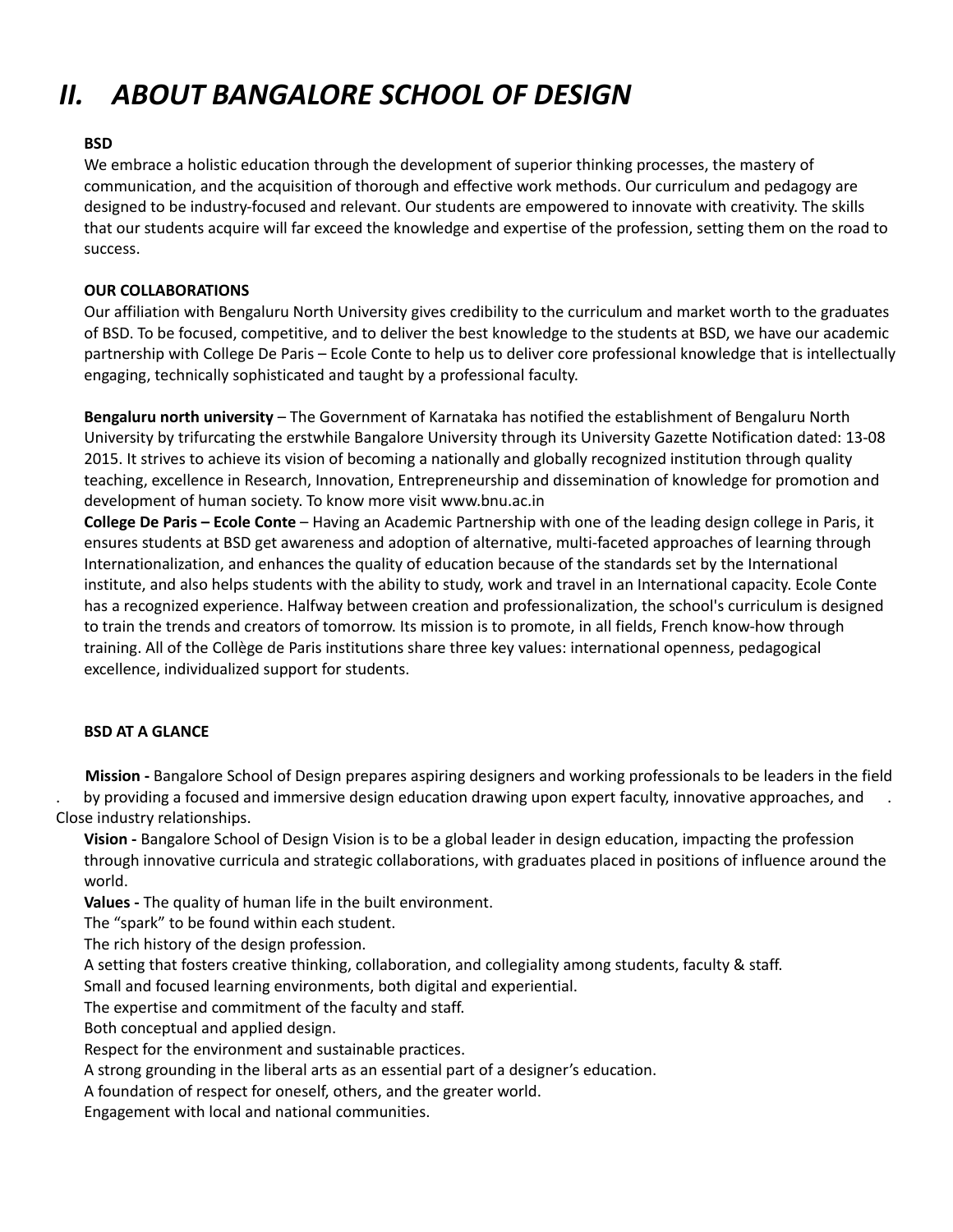## *III. ACADEMIC INFORMATION*

#### **ACADEMIC CALENDAR**

The academic calendar outlines the dates for all the events scheduled for the odd semester of the academic year 2021-2022.

| SI.No        | <b>Event</b>                                       | Date                 |
|--------------|----------------------------------------------------|----------------------|
| $\mathbf{1}$ | Commencement of Professional Diploma courses       | 23rd September       |
| 2            | Commencement of Post-graduation Diploma<br>courses | 27th September       |
| 3            | Commencement of UG courses (semester 1)            | 4th October          |
| 4            | Commencement of UG courses (previous<br>semesters) | 6th October          |
| 5            | Fresher's Day                                      | 30th October         |
| 6            | Internal Assessment I (UG courses)                 | 10th - 12th November |
| 7            | Internal Assessment II (UG courses)                | 8th - 10th December  |
| 8            | Spectrum Week                                      | 13th - 17th December |
| 9            | Open House                                         | 18th December        |
| 10           | Internal Assessment III (UG courses)               | 10th - 12th January  |
| 11           | End of Semester (UG courses)                       | 31st January         |
| 12           | Semester Exams (Diploma courses)                   | 7th - 11th February  |
| 13           | End of Semester (Diploma courses)                  | 12th February        |

NOTE – Although the utmost care has been taken to ensure that all dates in this overview are correct, it is possible that dates change during the year. Please check for any notices put up for the most recent information.

#### **MARKING SCHEME**

**UG courses** - As per Bengaluru North University regulations, each subject is graded both internally and externally.

| Theory<br>subjects   | Internal<br>marks - 30<br>$\mathbf{I}$ | External<br>marks - 70 | Total marks -<br>100 |
|----------------------|----------------------------------------|------------------------|----------------------|
| Practical   Internal | marks - 15                             | External               | Total marks -        |
| subjects             |                                        | marks - $35$           | -50                  |

The 30 internal marks allotted for the theory subjects will be based on internal tests and assignments. The breakup of the 30 marks is as follows – 20 marks based on the average of three internal tests, conducted during the semester, of 20 marks each – 5 marks based on the assignments given during the semester – 5 marks based on the attendance and general performance of the student in the respective subject.

The 15 internal marks allotted for the practical subjects will be based on internal tests and assignments. The breakup of the 15 marks is as follows – 10 marks based on the average of the practical assignments and sheets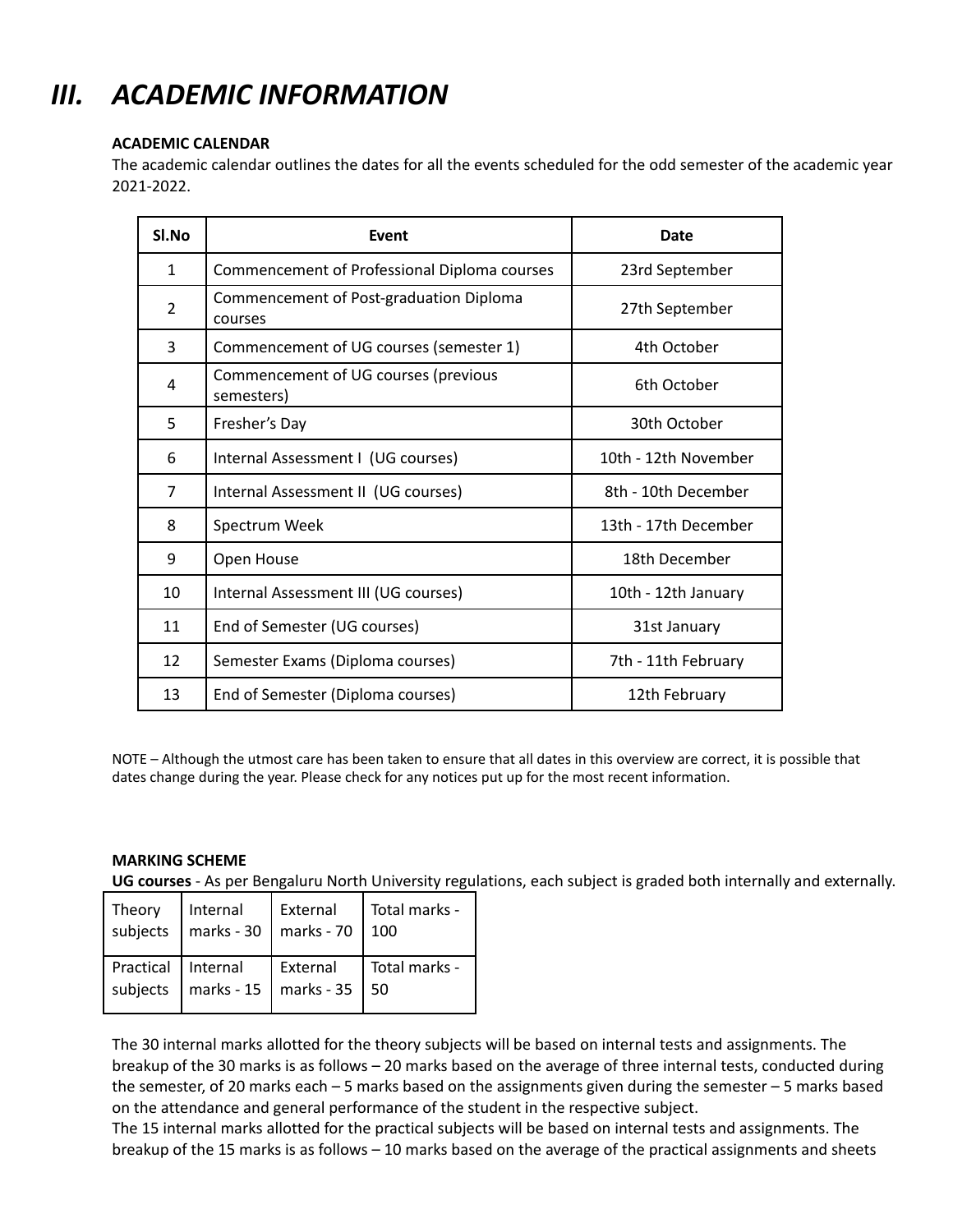given during the semester – 5 marks based on the attendance and general performance of the student in the respective subject.

Note - The total IA marks for each subject is based on the syllabus matrix issued from the university. **Diploma program** - Students' assessment is done during semester I and semester II independently. Each semester will have progressive marking and a final evaluation. The assessment scheme is as follows – Attendance – 10% Progressive Marking – 40% Final evaluation – 50%

#### **DESIGN PROJECTS**

At BSD we believe that students need to implement what they learn as practical knowledge. Each semester we introduce a hypothetical project which they design, following a design process while interacting with our experienced faculty. We culminate this journey with an external jury, where working professionals from the field give their valuable input individually to the students. The students will be graded progressively throughout the semester and by the external jurors. Students who clear the Design Project and maintain the minimum required attendance percentage will be eligible to receive the Design Studio Certificate.

#### **BEYOND CURRICULUM EVENTS**

BSD aims at providing a well-rounded education to our students. As part of our beyond curriculum initiative, we conduct regular workshops, guest lectures, educational visits, site visits and more. These activities are a compulsory part of the design student's journey at BSD. All UG students are expected to attend all the organized activities and the Diploma students can register for the activities that are relevant to their course or the ones they are interested in. The CC.EC marking (50 internal marks) for BNU will be based on your participation and performance in the same.

#### **ACADEMIC RESPONSIBILITIES**

The Academic Program, as well as the Academic Rules and Regulations, are set by the Academic Director, prior to the start of each academic year in consultation of the Academic Council, and apply to all the students for the full duration of their study at BSD.

**Class conduct** – Students have the obligation to conduct themselves in class or in designated study areas in a manner that will not disrupt or infringe upon the rights of the faculty member or fellow students.

**Attendance policy** – Regular attendance in all classes is expected. As per the university norms and BSD's policies, Minimum 85% must be maintained in each subject, both core and non-core. Failure to do so will result in strict action as deemed fit by the management. Attendance will be taken at the beginning of each class within the first 5 minutes, after which the student may attend the class with the permission of the respective teachers, but will not obtain attendance for that particular class.

**Submissions** – All assignments and practical subject sheets have to be submitted on the date specified by the subject teachers. Each day's delay will result in a deduction of 20% of the total marks. All sheets and assignments due before each internal assessment must be submitted before that internal assessment only. Late submissions will not be entertained.

**Plagiarism –** Excellence in education cannot be achieved in situations which are contaminated by dishonest practices. All members of the academic community are obligated to adhere strictly to the highest standards of integrity. Strict standards of academic honesty apply to all academic work at BSD. Deviations from academic honesty are exemplified by any action deemed fit by the staff or the management.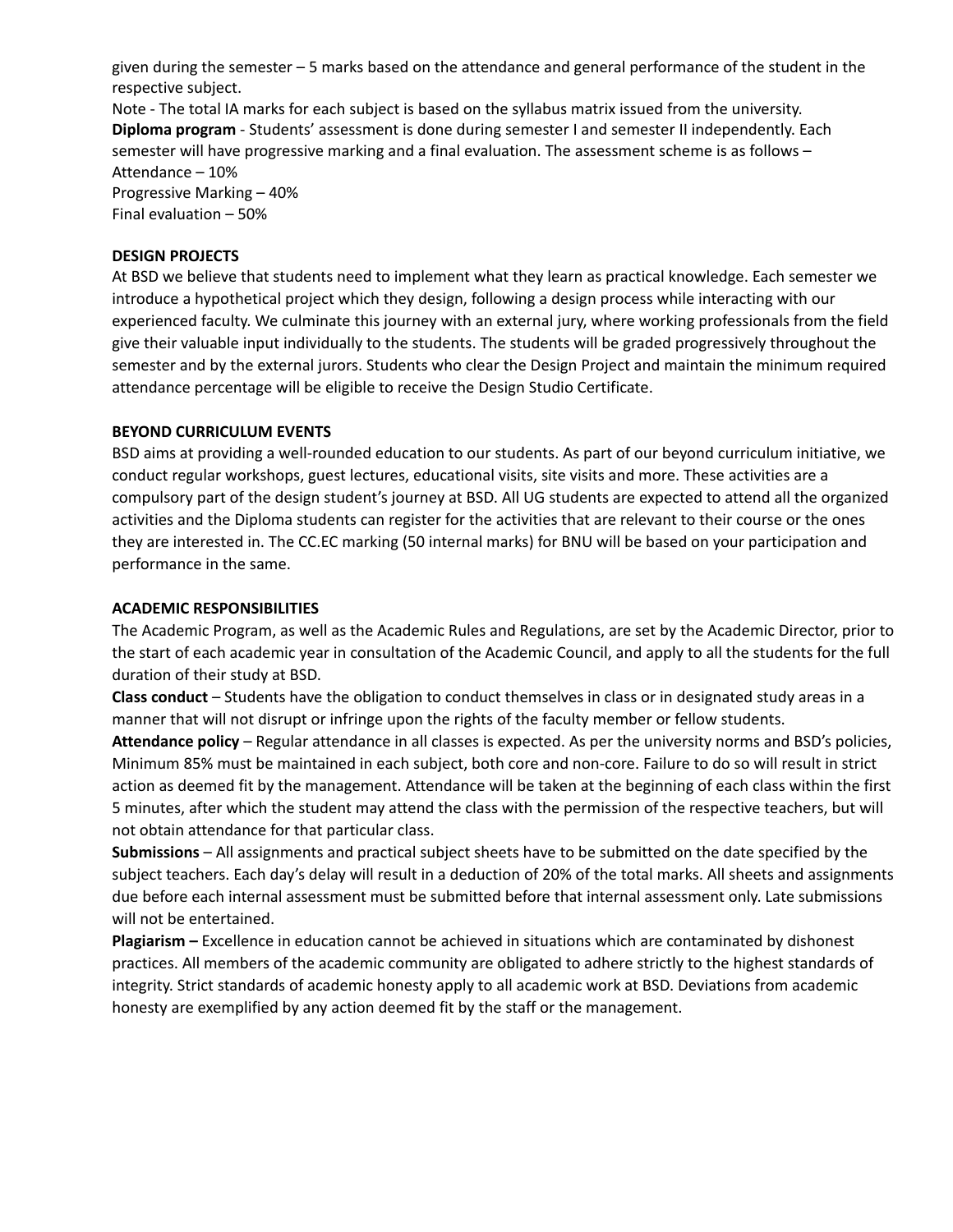## *IV. SCHOLARSHIPS, AWARDS AND PLACEMENTS*

#### **ACADEMIC SCHOLARSHIPS**

Bangalore School of Design awards scholarships to students who come under specific criteria set by the management. For more information regarding scholarships and financial aid, contact the accounts department.

#### **AWARDS**

Bangalore School of Design has numerous departmental awards. Recipients are selected under guidelines established by the management.

**Design Trophy** – This semester wise trophy is awarded to the student who achieves the highest grade in that semester's design project. The grades are calculated on the basis of continuous evaluation, internal juries and the external jury.

**Design Excellence Award** – The student who presents excellent design sense and capabilities through the duration of the course is awarded this title at the end of their course. One student is selected from each batch. **Consistent Performance Award** – The student who displays consistency in their performance both academically and non-academically through the duration of the course is awarded this title at the end of their course. One student is selected from each batch.

**Impressive Extracurricular Awards** – The student with diverse participation in extracurricular and co-curricular activities through the duration of the course is awarded this title at the end of their course. One student is selected from each batch.

#### **PLACEMENT OPPORTUNITIES**

Bangalore School of Design takes pride in helping our students make a smooth transition from the educational to the professional world.

Various workshops and activities are conducted through the year that aids students to build their portfolio. Sign up and attend these workshops to add value to your portfolio. BSD also regularly conducts a portfolio making workshop that students can attend to help build a satisfactory portfolio.

Students who are interested in the Internship Placement opportunities through BSD can contact the Placement Officer during the duration of the semester before they are due for their internship. The Placement assistance policy will be shared with the batches for internship. Students have to qualify for assistance based on the guidelines in the policy and follow the instructed protocols.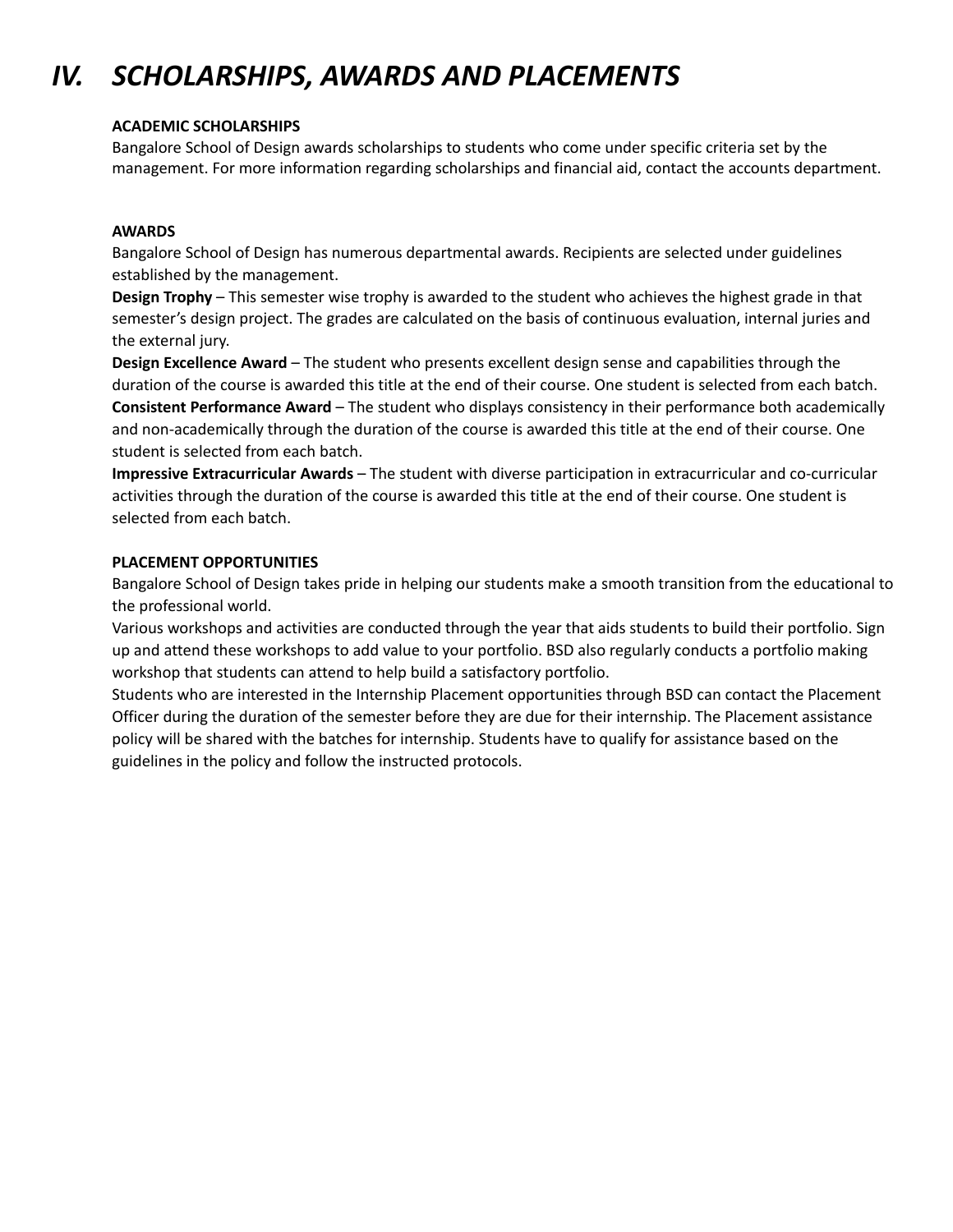## *V. CAMPUS SERVICES AND REGULATIONS*

#### **HONOR CODE**

The College will do everything it can to help you to do well at College and has a Code of Conduct for students to tell you what we expect you to do in order to be successful. If you do not comply with the Code of Conduct, the college is authorized to take action as deemed necessary. In the case of a serious breach of discipline, a student may be suspended or even expelled from College.

Your commitment towards us –

- i. Wear your ID card at all times while at college and show it if asked by any member of staff.
- ii. Play an active part in equality and diversity opportunities by refusing to take part in behavior that degrades others and by challenging and reporting discriminatory behavior.
- iii. Respect the rights of others and report inappropriate and unsafe behavior.
- iv. Behave in a respectful, professional and mature manner.
- v. Take pride in the College keep all areas clean, tidy and free from litter.
- vi. Have full attendance, above 85 percent.
- vii. Be punctual for all classes bringing essential equipment with you i.e. book, sheets, stationary and drafting equipment.
- viii. Make learning successful for everyone by behaving in a way that promotes a cooperative, positive and productive learning environment.
- ix. Submit work on time.
- x. Participate in all learning activities.
- xi. Seek help when you need it and take up the support offered.
- xii. Pay fees promptly.
- xiii. Turn your mobile phone off in class unless otherwise directed to do so by a member of staff.
- xiv. No eating or drinking (except bottled water) in the studios.
- xv. Demonstrate a positive attitude towards learning and work.

#### **CAMPUS FACILITIES**

**Digital Library –** The research center hosts the computer lab and the material display. This space is dedicated to the digital arts classes and available for the students to do their research on the systems. The notice displayed in the Digital Library outlines the rules and regulations to be followed.

The computers are accessible to all students. Students must make an entry in the register before and after the use of a system. The e-mail and Internet access are intended for the sole use of transmitting business-related information. The use of e-mail or the Internet to solicit others for commercial ventures, religious or political causes, outside institutes, or other non-job-related solicitations is strictly prohibited.

The use of e-mail or the Internet in ways that may be disruptive, offensive to others, or harmful to morale is prohibited. Included in this, but not limited to this, would be the display or transmission of sexually explicit images, messages and cartoons, as well as the use of ethnic or gender-related slurs, racial and religious epithets, or anything that may be construed as harassment.

#### **Use of the internet to access social networking sites is strictly prohibited.**

**Library –** The Library has a multitude of books, both textbooks and reference books. The notice displayed in the Library outlines the rules and regulations to be followed. Books that are dedicated for issue will be available to issue based on the guidelines of the library. Reference books can be referred to in the premises of the library only. The issue of books from the library will be done by the librarian to students who enter their details in the register and present their library cards.

Reprographic services are available with the Librarian. The costing for different services along with the sheet size is displayed on the notice boards in the research center. Contact the librarian for any services.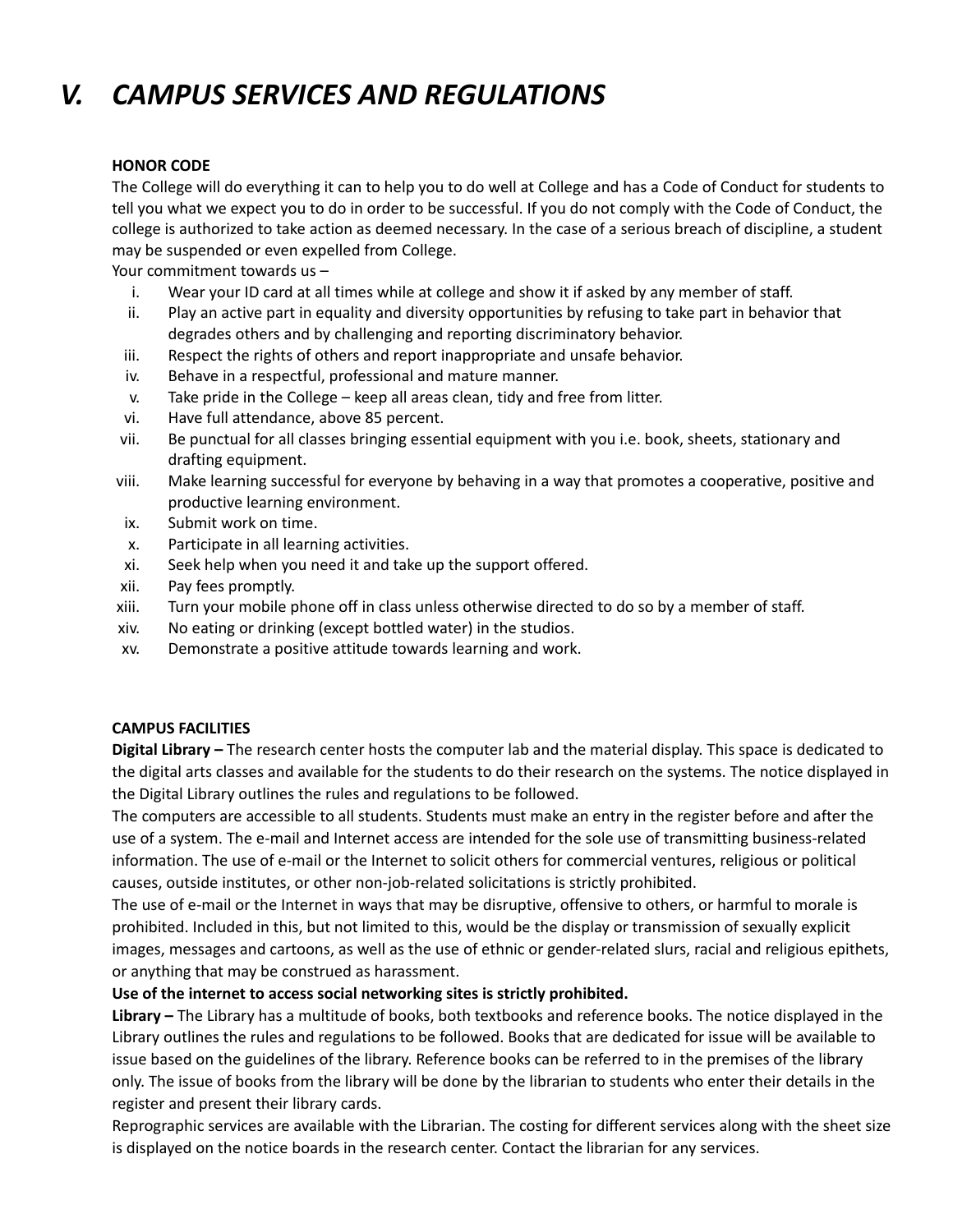**The Hub** – This open space is dedicated for various activities. The hub can be used by students to work in if specified by their respective faculty or during college hours. Use of cutters, blades and/or glue must be done on the cutting mats provided on the workshop tables to avoid damage to the surface. Students are expected to not damage the available facility and clean up after themselves.

**Carpentry Studio** – This studio is dedicated specifically for carpentry work. Students can use this space after obtaining due acknowledgement from the concerned authority. All material and tools must be handled with care and returned to their respective places. The notice displayed in the carpentry studio outlines the rules and regulations to be followed.

**The Adda** – The students' lounge can be used by students to gather, eat, work, play etc. The students are expected to use this space wisely and not damage property (The indoor games facilities and seating area). Students are required to keep the premises clean and use the garbage disposal systems.

The indoor games equipment can be borrowed from the librarian after making the required entry in the registers and submitting the ID card.

#### **CAMPUS SAFETY AND SECURITY**

The safety of students, faculty, staff, and visitors is a high priority. To effectively prevent, identify, and respond to crime and other incidents, students are required to follow the protocols dictated by our security personnel. Any emergencies or untoward incidents should be reported to a member of the staff or the admission counselor. All Members shall be liable to be searched both at the time of entry into the Institute or exit there from and at any time whilst they are in the Institute's premises as required, as the case may be. Such search may also entail detaining a student for further interrogation and taking into custody any material/article for further action by an officer authorized by the BSD Management in this regard. In case of an emergency on campus, evacuation procedures will be taken. All members of staff and students must exit the building in an orderly fashion and follow all the given instructions.

#### **CAMPUS POLICIES**

**Substance Abuse** – The College will not tolerate the use, possession or distribution of illegal substances on College premises. Disciplinary action will be taken against any student who does not adhere to this policy. We also know that alcohol and illegal drugs can affect someone's ability to learn. For this reason a student may be asked to leave a class if the lecturer suspects they are under the influence of alcohol or illegal drugs and disciplinary action may be taken.

**Ragging and Bullying** – BSD strictly does not tolerate any form of ragging or bullying in compliance with the anti-bullying laws of India. Actions of bullying/ragging may include, but not limited to the following -

- i. Teasing or abusing, playing practical jokes on, or causing hurt to any student.
- ii. Asking any student to perform or not to perform any act, which she / he would or would not, in the ordinary course, be willing to do or perform.

All BSD students are covered by this policy, particularly new students / freshers. This policy is gender neutral and covers with equal rigor all students irrespective of sexual orientation, political belief, race, religion, caste or community. The policy applies to all BSD premises and beyond. Ragging/ Bullying / Cyber Bullying outside BSD's premises will also be covered by this policy and therefore it is also prohibited in extended environments such as cafeterias, transport, parking areas, team outings, field trips and institute events at external venues, and in any private or paying guest accommodation. The policy applies at all times 24x7. The policy is not limited to normal institute hours but applies at any time to all work-related or institute-related functions, including social events. Any act of ragging/bullying must be reported immediately. The management reserves the right to take action depending on the nature and gravity of the offence.

**Harassment** – BSD maintains a strict policy prohibiting unlawful harassment based on sex, religion, nationality, and differently abled.

The sexual harassment policy prohibits harassment in any form, including verbal and physical harassment.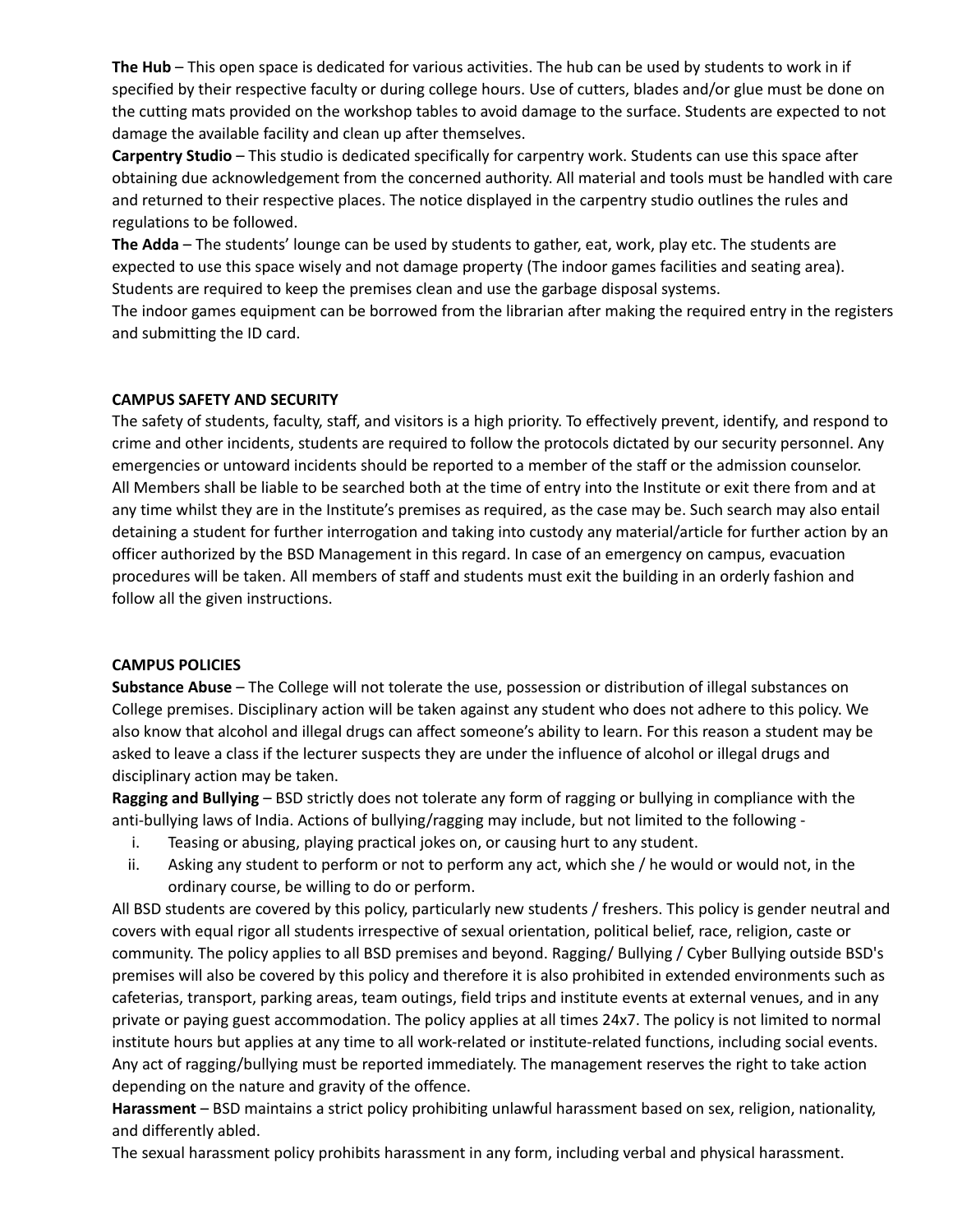Sexual harassment is defined to include:

"Unwelcome sexual advances, requests for sexual favors and other verbal or physical conduct of a sexual nature when such conduct is made explicitly or implicitly a term or a condition of employment is used as a basis for employment decisions or has the purpose or effect of interfering with work performance or creating an otherwise offensive work environment."

Any student who believes he or she has been harassed should promptly report the facts of the incident or incidents and the names of the individuals involved to any member of staff, the admission counselor or the harassment cell without fear of reprisal. Confidentiality will be maintained. The college will investigate all claims and take appropriate action.

The Institute considers harassment to be a major offense, which can result in disciplinary action taken by the management.

#### **REDRESSAL CELLS**

As per university norms the college hosts various redressal cells that tackle different affairs. Each cell consists of members of the management, staff and students. Each cell holds a meeting each semester and as per required to handle their respective affairs. The students are encouraged to reach out to the members of the cells as per their requirement.

**Student Grievance Redressal Cell –** This cell creates a platform for students to point out their problems both academically and non-academically. The cell also focuses on getting feedback from the students.

**Anti-Ragging Cell** – This cell is formed to keep a check on ragging at BSD. All forms of ragging are strictly prohibited at BSD and the members of the cell see to the implementation of the rules.

**Arivu** – The Anti-Sexual Harassment Cell prevents sexual harassment by promoting gender amity among staff, student and other employees. The cell deals with sexual harassment, providing support to the victimized. **Counselling Cell** – The cell provides guidance to students on various options available in the course of their

study, personal guidance and career guidance.

**Samata** – The Equal Opportunity Cell aims at providing equal and fair opportunities in both academically and non-academically to all irrespective of gender, disability, caste or economic barriers.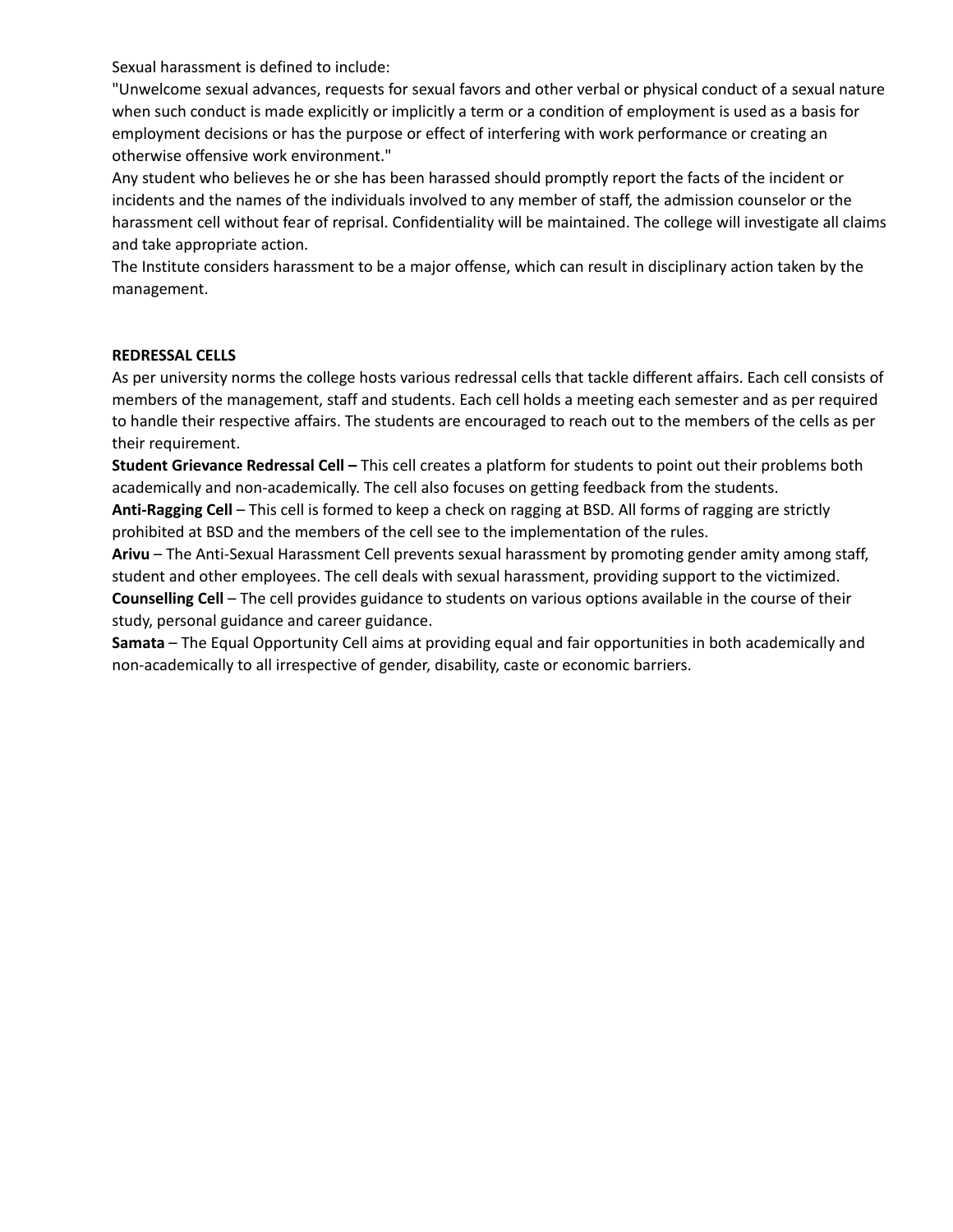## *VI. WHO IS WHO?*

#### **MANAGEMENT TEAM**

Ar. Dineshwar S CHAIRMAN dinesh@bsd.edu.in

Mr. Praveen Nandakumar CO-CHAIRMAN praveen@bsd.edu.in

Mr. Karthik Nandakumar TREASURER/SECRETARY karthik@bsd.edu.in

#### **ACADEMIC TEAM**

Ar. Sharan Desai PRINCIPAL principal@bsd.edu.in

Ar. Preethi Dineshwar DIRECTOR – ACADEMICS preethi@bsd.edu.in

Ar. Dineshwar S DESIGN CHAIR dinesh@bsd.edu.in

Ar. Dipti Dineshwar HEAD – ACADEMICS dipti@bsd.edu.in

#### **ADMINISTRATIVE TEAM**

Ms. Mamata Satishkumar HEAD – HR & ADMINISTRATION mamata@bsd.edu.in

Ms. Michelle George HEAD - COMMUNICATIONS AND PR michelle@bsd.edu.in

Ms. Uma Maheshwari FRONT DESK uma@bsd.edu.in

#### **WHO TO CONTACT?**

| Admissions                    | Ms. Michelle George    | admissions@bsd.edu.in |
|-------------------------------|------------------------|-----------------------|
| Financial aid/scholarships    | Mr. Karthik Nandakumar | karthik@bsd.edu.in    |
| Housing/PG                    | Ms. Uma Maheshwari     | frontdesk@bsd.edu.in  |
| Academics                     | Ar. Dipti Dineshwar    | dipti@bsd.edu.in      |
| Accounts                      | Ms. Mamata Satishkumar | mamata@bsd.edu.in     |
| Social issues/complaints      | Ar. Dipti Dineshwar    | dipti@bsd.edu.in      |
| Emergencies                   | Mr. Karthik Nandakumar | karthik@bsd.edu.in    |
| <b>BNU related queries</b>    | Ms. Mamata Sathishumar | mamata@bsd.edu.in     |
| Campus queries and procedures | Librarian              | librarian@bsd.edu.in  |
| Campus facilities             | Librarian              | librarian@bsd.edu.in  |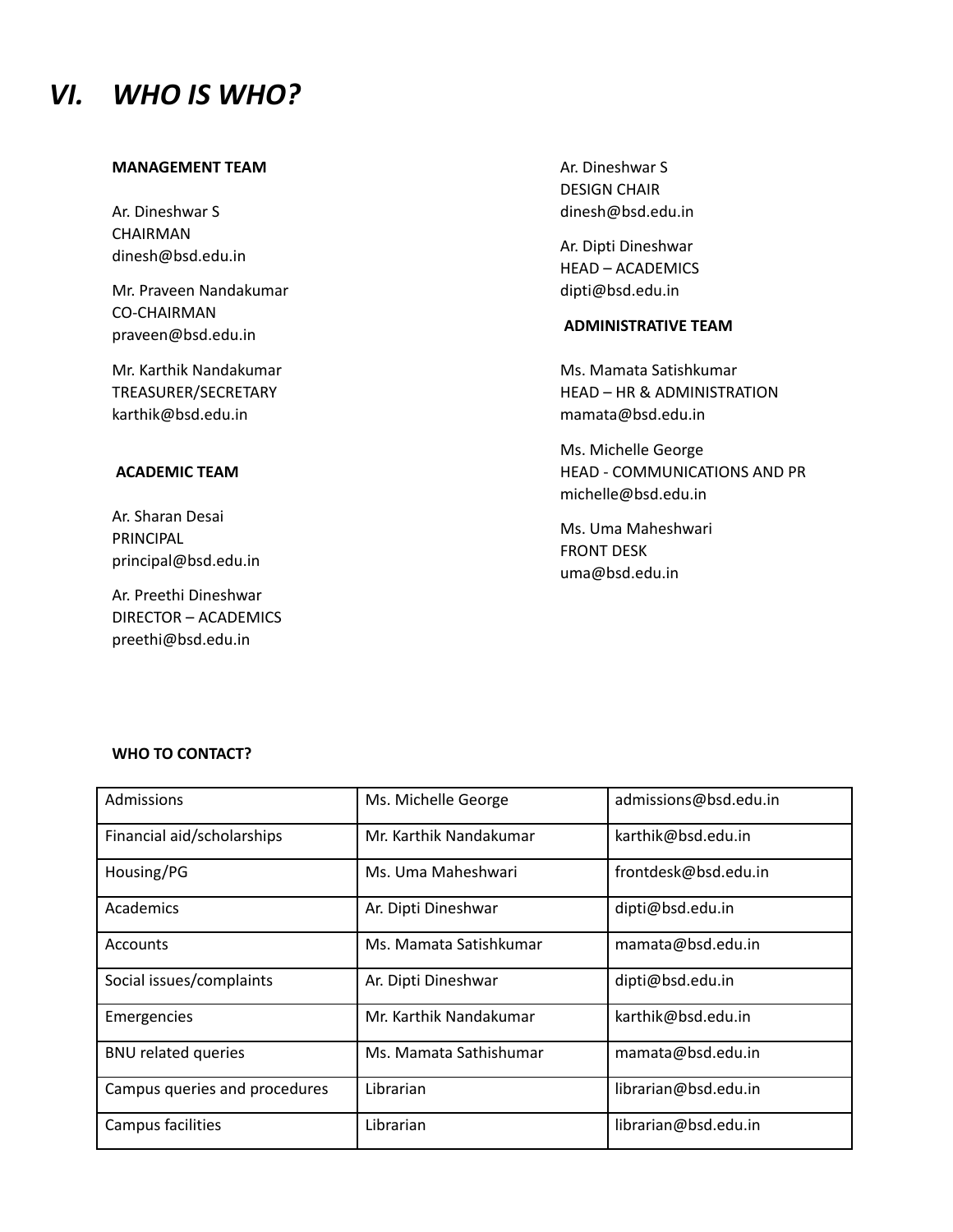## *VII. PROCEDURES*

#### **USE OF CAMPUS**

Programs and events to be held on the Campus must first have Administrative approval. A request must be submitted to the librarian, either in written format or via email. The management will give approval as per their discretion.

#### **STUDENT HANDBOOK VERIFICATION STATEMENT**

All students who enter Bangalore School of Design must have a signed Student Handbook Verification Statement as part of their student file. The signed statement verifies that the students understand it is their responsibility to read the BSD Student Handbook on an annual basis and adhere to all policies, procedures, and regulations that are currently in effect or that are put into effect by College authorities.

Failure to sign the statement may result in a hold being placed on a student's enrollment until a copy is on file at the Administrative Office.

Student Handbook Verification Statements are distributed at the beginning of the academic year.

#### **PROVISION OF CONTACT INFORMATION**

All students are required to provide their full name, permanent address, marital status, cellular telephone number, email id and emergency contact information to the College during their enrollment at the College, and are required to notify the College of any changes to this information as soon as possible.

Students who change their personal status (e.g., name, marital status, or permanent address) must notify the Administrative Office so that accurate records may be maintained by the College.

#### **LEAVE OF ABSENCE**

If a student requires a leave of absence for a period of more than 3 consecutive days, a request must be submitted in writing or via email to the head of academics a week prior to the required leave of absence. Medical leave taken by the students' needs to be corroborated by submitting a letter and the required medical documents to the head of academics within 5 days from return of the medical leave.

Students who wish to leave campus mid-day, are required to procure the leave slip from the front desk and get it countersigned by the head of academics. The student will be allowed outside the campus only on presenting the signed slip to the security personnel.

#### **EXAM AND HALL TICKET**

Hall tickets for the semester examinations held by the university will be issued to the students who submit their no due slips to the administrative office on the dates specified by the college. The no due slips, available in the library, must be signed by the concerned department heads before submitting at the office.

#### **STUDY TOURS AND FIELD TRIPS**

**Field trips** – Field trips/Site Visits that are organized by the college will be conducted during or post college hours. Students are expected to be present at the informed reporting time and location. Students must wear the college ID cards during the travel and on site of the field trip. Students must wear their college ID cards on field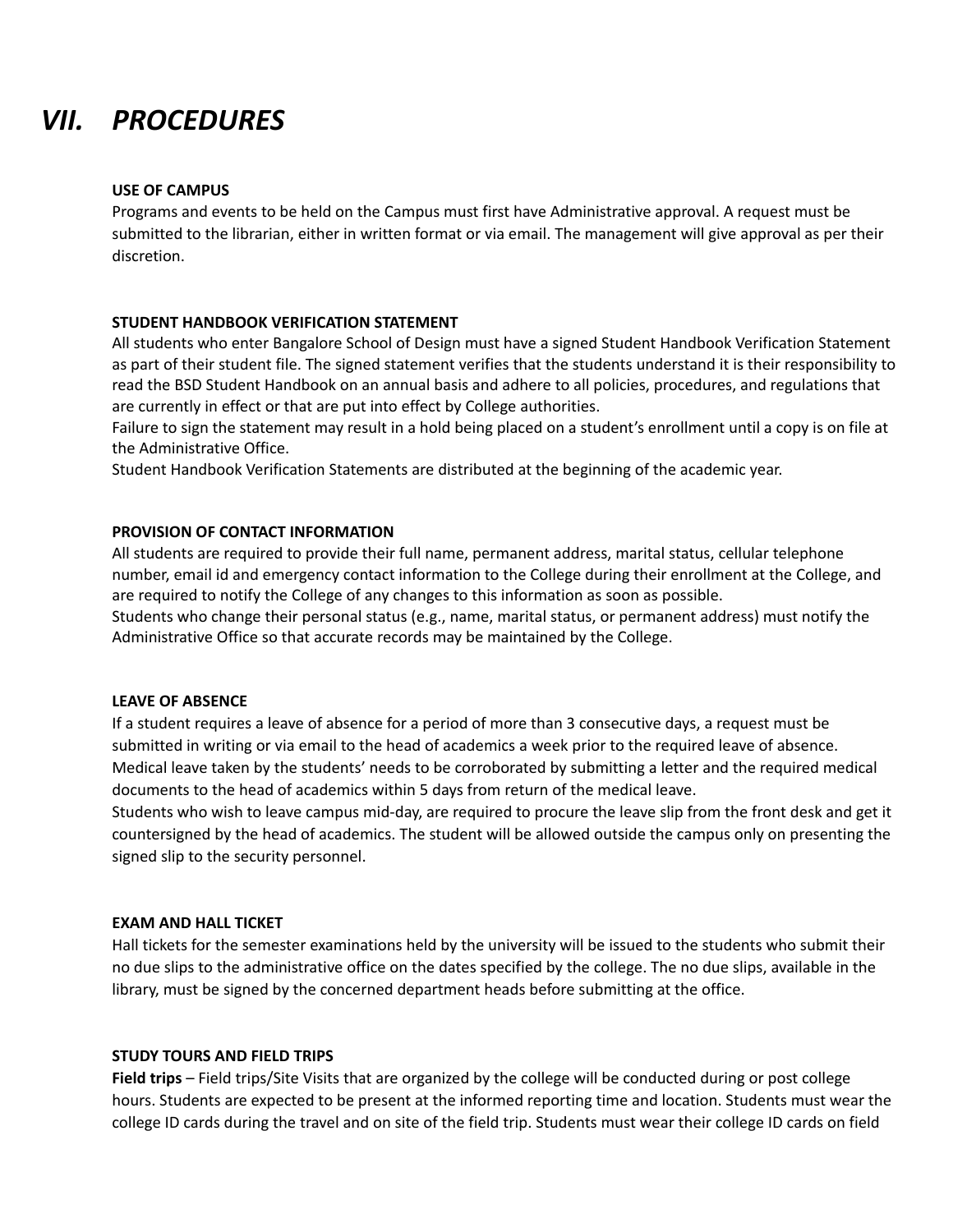trips, site visits or case studies that they attend individually as well. Students are expected to maintain discipline and behave in an orderly fashion on any visits outside of the college premises.

To obtain a permission request letter on the college letterhead for any site visits or case studies, students must submit a request letter to the head of academics with all the required information. The approved letter must be submitted at the administrative office to collect the permission letter.

**Study Tours** – Details of study tours organized by the college will be informed to the students and parents/guardians via the contact information provided. Students will have to collect the declaration form from college and get it duly signed by the parent/guardian on the specified dates. This slip acknowledges that the parents/guardians' and the students' understand the rules, regulations and guidelines set by the college.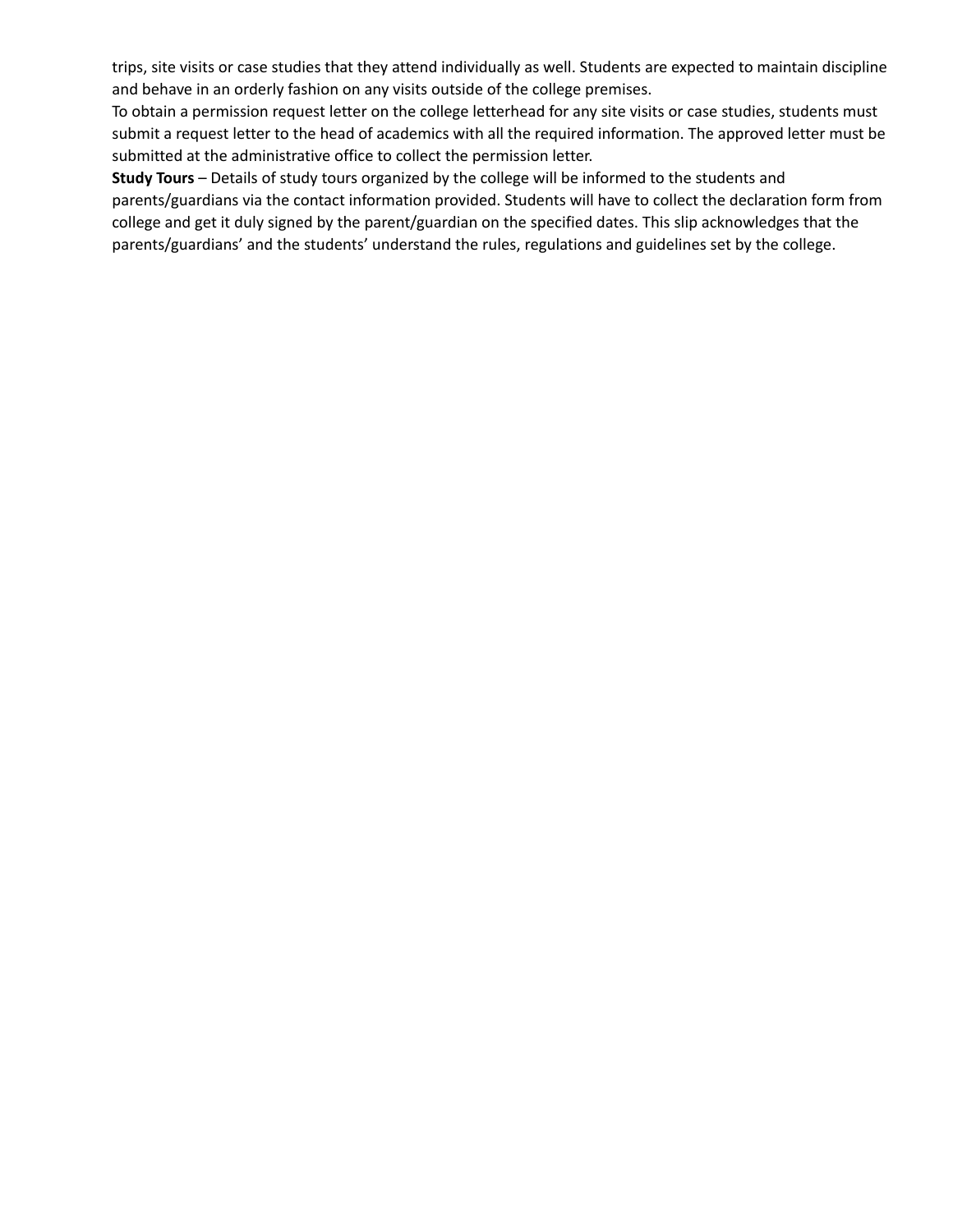## *VIII. STUDENT PERSPECTIVE*

#### **STUDENT ORGANIZATIONS**

Student organizations are an important dimension of college life. BSD encourages student interaction and activities. The student council at BSD is elected every academic year by the students themselves. Each studio elects a class representative, who in turn forms the student council. The students elect their president, vice president, secretary and treasurer. The purpose of the student council is to be the link between the faculty, administration & management and the students. The council also undertakes student activities that are conducted.

BSD also encourages students to form clubs of both academic and non-academic interest. Any new club to be formed needs to be approved by the management. Students can submit a request via a letter or an email, routed through the student body to the head of operations.

#### **ACTIVITIES ON CAMPUS**

At BSD we believe that going beyond curriculum gives our students a multi-faceted design education. Along with the student council, we conduct various activities on campus.

**Studio BSD** – This is a venture set up by the college for the students of BSD. The students get to work on real time projects and experience the work culture before they step into the professional world. The students can sign up for this experience as a co-curricular activity. Interested students may get in touch with the student council or the academic team at BSD.

**Mozaic** – The annually conducted design fest at BSD invites various renowned names in the design fraternity to share their knowledge and also conducts various design challenges for colleges across Bangalore to participate in. Each year 'MOZAIC' proposes a different theme, around which all the activities and events are built. Students of BSD actively take part in the organization of the design fest.

**Workshops** – Weekly workshops are organized at BSD as part of the curriculum to expose the students to various different aspects and options design opens them up to. These workshops may include guest lectures,

demonstration, hands-on workshops and other activities that help students develop an overall personality.

**Spectrum Week** – A week dedicated to celebrating extra-curricular is organized by the student council every odd semester. Students get to explore different themes, cultures and ethnicities through their wardrobe, studios and activities.

**Open House** – The open house invites family and friends of students to visit the campus, tour students' work and interact with them. Students display their work, set up stalls to encourage their talents. Parents are also updated on their child/wards status by the faculty.

**Sports Day** – Physical activity is an important aspect of everyday life. The student council organizes an intra-college sports day, conducting competitions in different indoor and outdoor sports. This event is conducted annually every even semester.

**SUPW** – At BSD, we believe in giving back and encouraging social work. We encourage our students to dedicate time to spend on socially useful and productive work. The student council can bring to the notice of the management on any social work that they want to conduct.

**Fresher's Day** – The second year students welcome the new batch by organizing a fresher's day. The students and teachers interact with the new students through fun activities and programs.

**Graduation Day** – The final year students are treated to a graduation ceremony organized by their juniors along with the staff and management. The students are felicitated for completing their degree course by the management.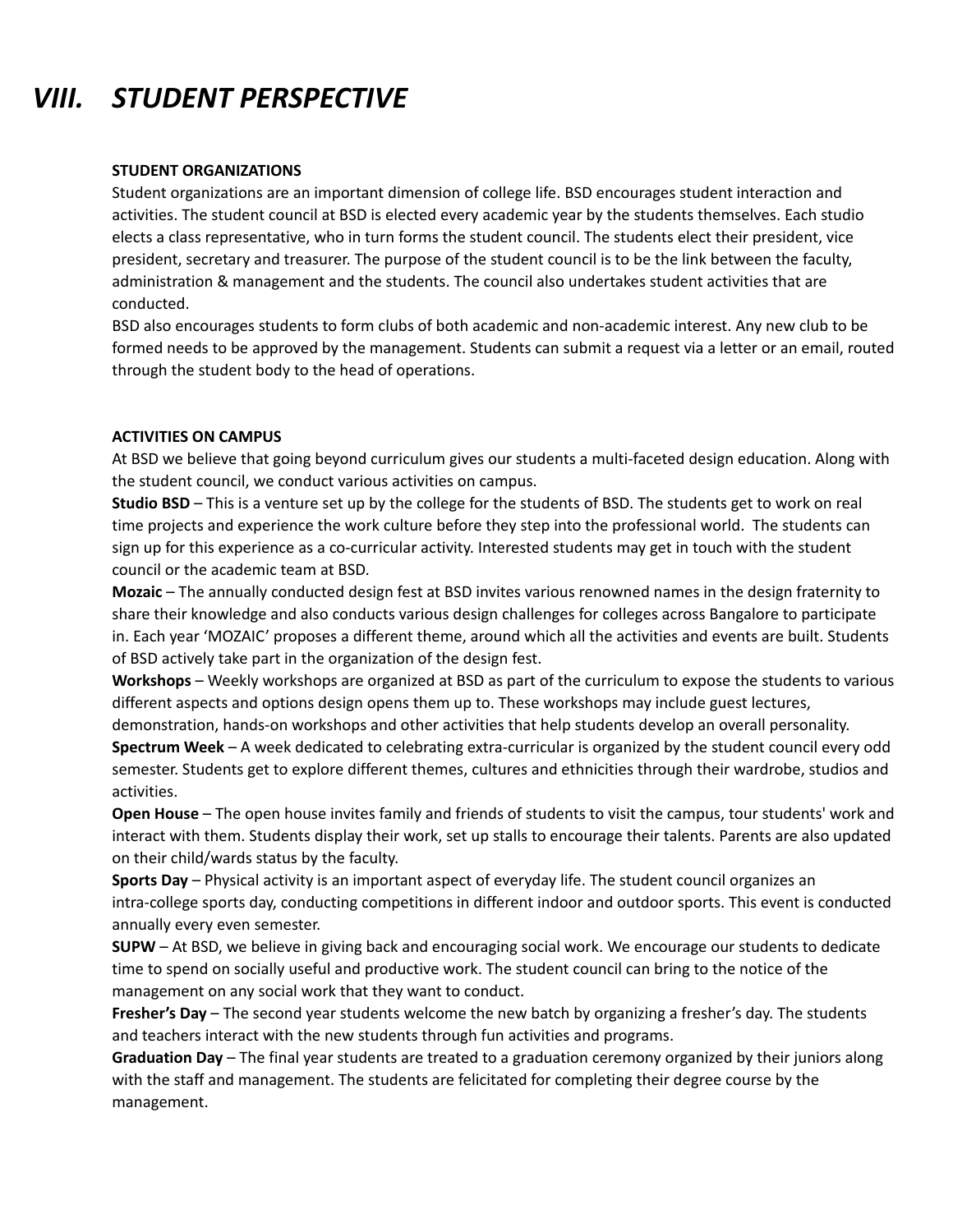#### **AFTER BSD**

**Masters and Beyond** – BSD offers undergraduate programs only. If you are looking to continue your education you need to look at different options for your post graduate studies. BSD supports your quest to find the perfect post-graduation program in the best ways possible. You can decide on your preferred course by doing your own research on the internet or by talking to your teachers and fellow students to give you different ideas of what is out there. BSD will also support you in your application process by providing the necessary documents for the application process that is required from our end.

**Work Opportunities** – We encourage all our students to finish the course with an internship apart from the syllabus requirements. BSD aims to create well rounded designers who are prepared for the professional world. Through the duration of your course, the college provides you with various opportunities that will add value to your portfolio. The BSD placement team also supports you in creating a quality portfolio that will help you to apply for your internships and in turn for working positions.

**Alumni Association** – The students of BSD who graduate will form the BSD Alumni Association that will help you connect and reach out to various people. The Association can be a link for existing students to get a glimpse of their available options after their course.

#### **CITY OF BANGALORE**

Bangalore, also known as Bengaluru (Kannada) is the capital of the Indian State of Karnataka. Bangalore is nicknamed the Garden City and was once called a Pensioner's Paradise. Located on the Deccan Plateau in the south-eastern part of Karnataka, Bangalore is India's third most populous city. There are a number of expats from across the world living in the city, thanks to the growing presence of Multinational Companies.

Today as a large city and growing metropolis. The pleasant climate of Bangalore is also a welcoming factor for many citizens.

Bangalore is home to many of the most well-recognized colleges and research institutions in India. Bangalore is also one of the leading design capitals of India. It is home to countless interior design and architecture firms that are always on a lookout for fresh talent.

Being one of the cosmopolitan cities of the country, Bangalore offers various things to do and places to see, both in the city and in the outskirts. There are a wide range of restaurants and bars, museums, parks, lakes, monuments, shopping complexes, events, markets and many more. There are also various weekend destinations that are a short ride away to sites like heritage sites, the hills, and waterfalls that can offer some adventure activities or a quick getaway. If design is what you have a keen eye for, you won't regret a Bangalore city tour. The metropolitan is flourishing just as much in creativity as technology. From aerospace design to local handicrafts, the city has an interesting mix of design elements.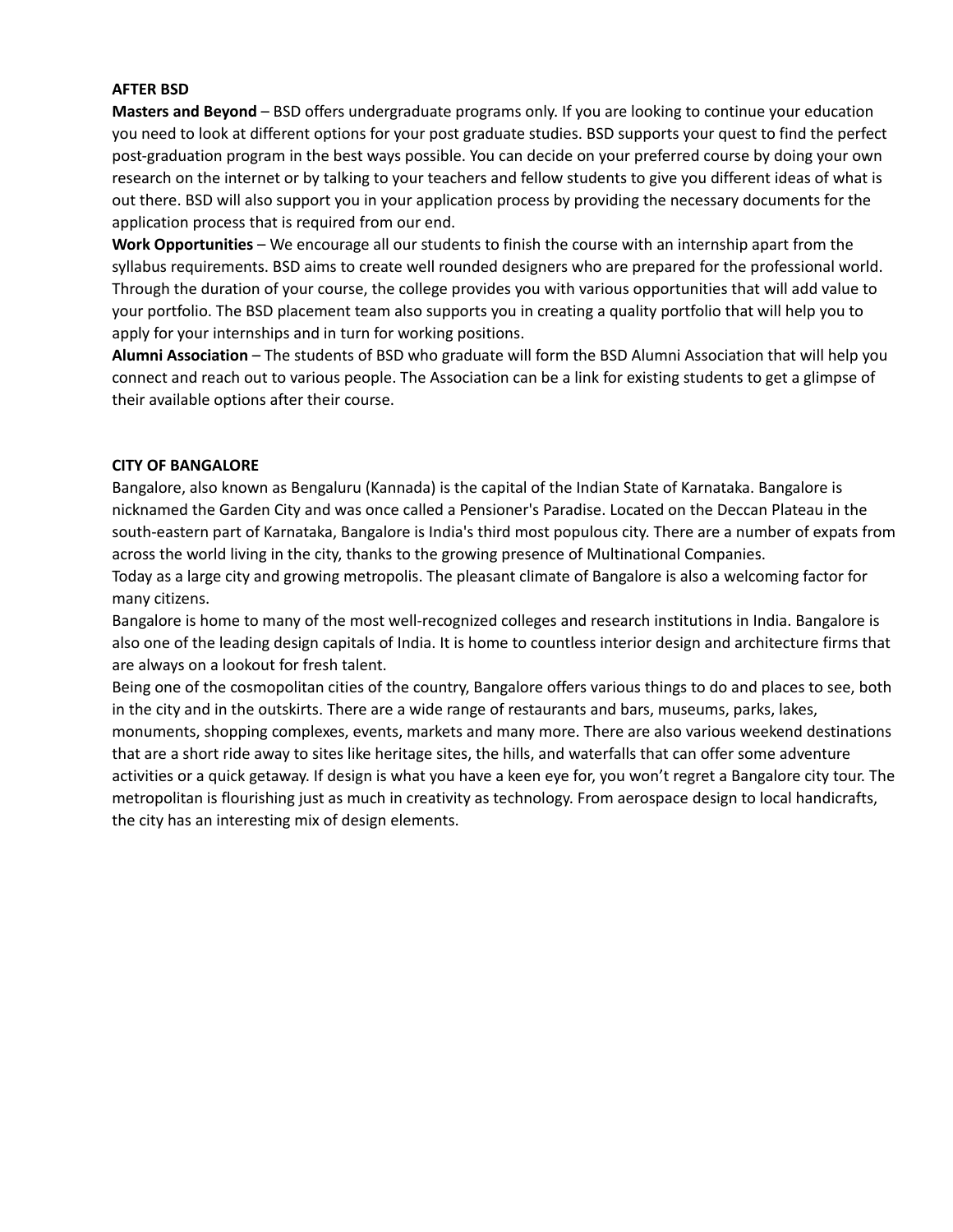## *IX. COMMUNITY & RESOURCES*

#### **TRANSPORT**

**Bus –** These are the major bus stands in Bangalore that cater to outstation buses. Satellite bus stand, Shantinagar BMTC bus stand, Majestic bus stand Bangalore, KR Market bus station, Shivajinagar bus stand, and Banashankari bus stand.

**Train –** The major railway stations in Bangalore are Bangalore city Junction, Bangalore Cantonment and Yeshwantpur Junction.

**Plane** – The Kempegowda International airport is located about 23kms from the college.

**Public transportation** – BMTC bus stops are located at walking distance from the college some of which are, KNarayanapura main Bus stand, Gubbi cross and Kothanur. Auto stands are also located at these bus stops. Furthermore cabs are available at the college location on booking online via apps like Uber and Ola.

#### **HOSPITALS**

#### **Divine Care Multispeciality Hospital**

BDS Nagar, Narayanapura, Bengaluru, Karnataka 560077

9152393110

#### **Regal Hospital**

No 30, CMR Complex, Thanisandra Main Road, Chokkanahalli, Bengaluru, Karnataka 560064 088840 58888

#### **PLACES OF WORSHIP**

#### **Hanuman Temple**

Narayanapura, Bengaluru, Karnataka 560077 099453 98888

#### **Muneshwara Temple**

2, Hennur Bagalur Rd, BDS Nagar, DR Bendre Layout, Kuvempu Layout, Kothanur, Bengaluru, Karnataka 560077

#### **The Gospel Church**

Ayyappa Temple Road, Hanumanthappa Layout, Kyalasanahalli, Bengaluru, Karnataka 560077 077956 68277

#### **St. Mary's Church**

Off Cross Road post Near Kristu Jayanti College, 399, K Narayanapura Main Road, Narayanapura, Bengaluru, Karnataka 560077 **Makkah Masjid**

Hegde Nagar Main Road, Thanisandra, Kothanur, Bengaluru, Karnataka 560077 098451 30684

#### **Masjid Abdul Majid**

5th Cross Rd, Sri Balaji Krupa Layout, RK Hegde Nagar, Bengaluru, Karnataka 560077

#### **Gurudwara Sadh Sangat**

1st Cross Road, Govindayyanapalya, Jalahalli East, Bengaluru, Karnataka 560014 099009 26140

#### **RESTAURANTS**

#### **Kothanur Kitchen**

BDS Nagar, Narayanapura, Bengaluru, Karnataka 560077 095358 11681

#### **Taawoon Restaurant**

K Narayanapura Main Road, Kothanur, Bengaluru, Karnataka 560077 085999 97711

#### **Udupi Vaibhav Veg**

Kothanur, Bengaluru, Karnataka 560077 9986746318

#### **Beijing Bites**

50/4, Next to Bata, Gubbi Cross, Hennur Bagalur Rd, Kothanur, Bengaluru, Karnataka 560077 088808 55889

#### **Koel's Pizzeria**

50/4, Next to Bata, Gubbi Cross, Hennur Bagalur Rd, Bengaluru, Karnataka 560077 080500 45420

#### **Momo N' Café**

No.192/193, Hanumanthe Gowda circle, K.Narayanapura, Kothanur, Bengaluru, Karnataka 560077

### 099727 86025

**Soul Valley Café**

RS Building, Shop #1, Building, K Narayanapura Main Road, opposite Kristu Jayanti College, Kothanur Post, Narayanapura, Bengaluru, Karnataka 560077 083107 18843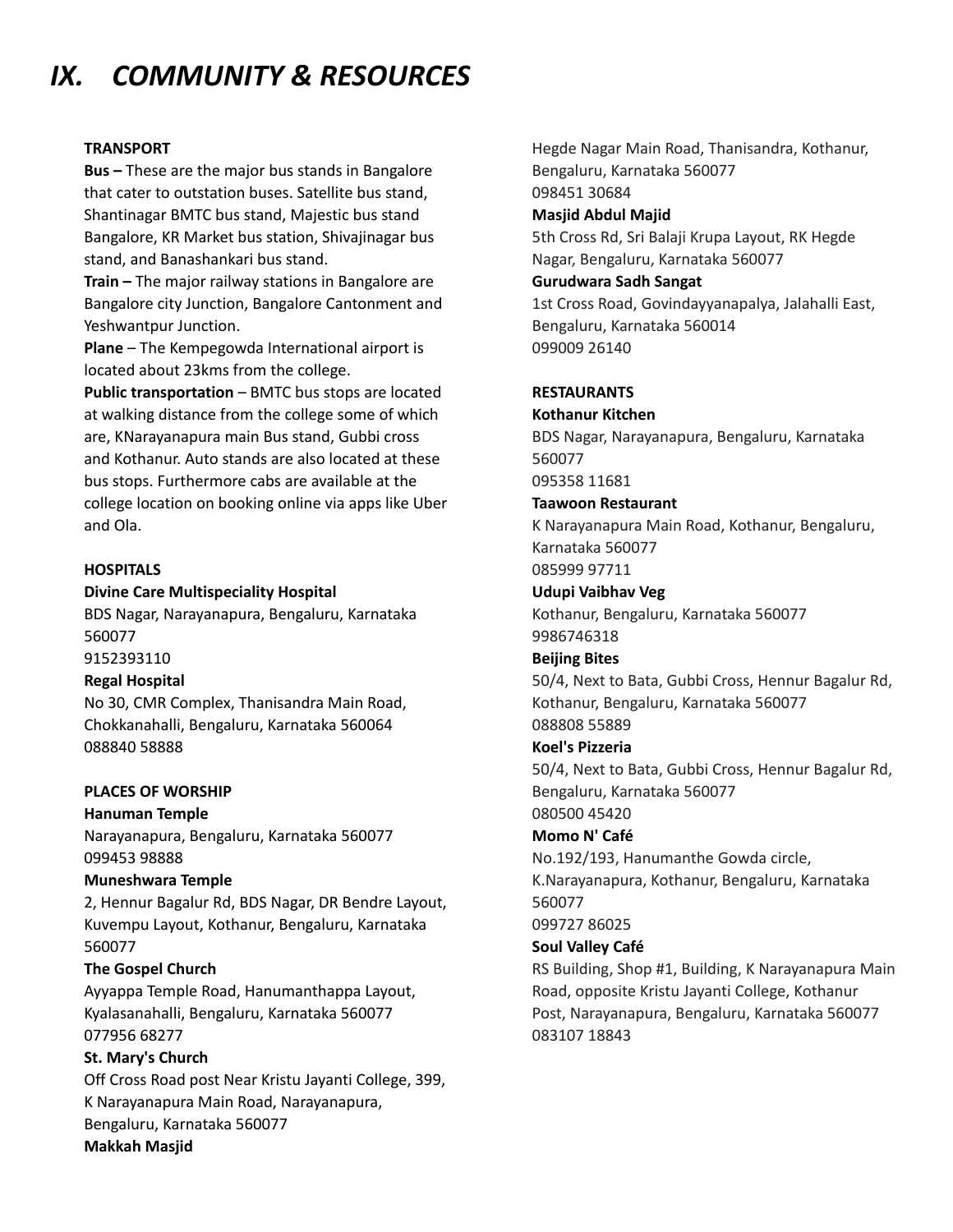#### **BANKS**

#### **Axis Bank**

No 149 80ft Rd, Off, Thanisandra Main Rd, Dr.Shivaram Karanth Nagar, RK Hegde Nagar, Bengaluru, Karnataka 560077 1860 419 5555

#### **Bank of India, Kothanur Branch**

No.1 & 2, Indradhanush layout, Gubbi Cross Hennur, Bagalur Main Road, Kothanur, Bengaluru, Karnataka 560077

080 2844 3099

#### **HDFC Bank**

Dr Shivaramkaranth Nagar, MCECHS Layout, Hegde Nagar, Bengaluru, Karnataka 560077 075739 19585

#### **State Bank of India**

M.C.E.C.H.S. Layout 1st Phase, RK Hegde Nagar, Bengaluru, Karnataka 560045 080 2594 3127

#### **PHARMACIES**

#### **Krishna Medicals & General Store**

Hegade 560077, RK Hegde Nagar, Bengaluru, Karnataka 560077 099720 26518

#### **Ravi Medical & General Stores**

#196, Annapurneshwari Building kuvempu Layout, Gubbi Cross, hennur bagalur, Road,, Bengaluru, Karnataka 560077 096326 11530

#### **SUPERMARKETS**

#### **Smart Kart**

K Narayanapura Main Road, Narayanapura, Bengaluru, Karnataka 560077 080 2973 6969

#### **Garden City Supermarket**

Karnataka, K, 1st Cross Rd, Narayanapura, Bengaluru, Karnataka 560077 089510 02858

#### **Lulu Value Mart**

11, K G Arcade, Gubbi Cross, Hennur- Bagalur, main road, Kuvempu Layout, Kothanur, Bengaluru, Karnataka 560077 095383 83830

#### **STATIONARY STORE**

#### **J B Xerox and Stationery**

50/8A, AGON Sports Arena, Gubbi Cross, Near Lulu Market, Hennur Main Rd, Indradhanush Layout, Kothanur, Bengaluru, Karnataka 560077 080 2844 3716

#### **Sri Krishna book & stationers**

#32, 2, K Narayanapura Main Road, Near CSI Colony, Kothanur, Bengaluru, Karnataka 560077 072048 06948

#### **Kristu Jayanti Stationery**

Narayanapura, Bengaluru, Karnataka 560077 095918 68834

#### **Manasi Stationers**

682, Ews, 2nd Cross Rd, 4th Phase, Yelahanka New Town, Bengaluru, Karnataka 560106 080 2856 0186

#### **PRINTING**

#### **Print 2 Last Solutions**

#7 Poorvi Nilaya, 1st Cross, Shirdisai Nagar K Narayanapura Main Road, Bengaluru, Karnataka 560077

098805 85743

#### **SRI VINAYAKA ENTERPRISES**

Upendra Building Old Town, 2nd Cross Rd, Gandhi Nagar, Yelahanka, Bengaluru, Karnataka 560064 099009 09055

#### **Sri Balaji Enterprises**

#1 1st Floor Opp B S N L Telephone Exchange Near Bus Stop Kothanur, Bengaluru, Karnataka 560077 080 2844 3984

#### **Aruna Cadd Printers**

S112-C, 1st Floor, Manipal Centre, South Block, Dickenson Road, Bengaluru, Karnataka 560042 9663874660 / 9740837503

#### **LAUNDRY**

#### **LaundroKart**

Shop No. G-4, B-12, Petra Complex Hennur Main Road, Kothanur Opposite KTM Showroom Bangalore Karnataka 560077 IN, Hennur Main Rd, Bengaluru, Karnataka

095136 29332

#### **Laundry Café**

3 & 4, Anjinappa Complex, Kothanur, Below TVS Showroom, Bengaluru, Karnataka 560077 073532 41018